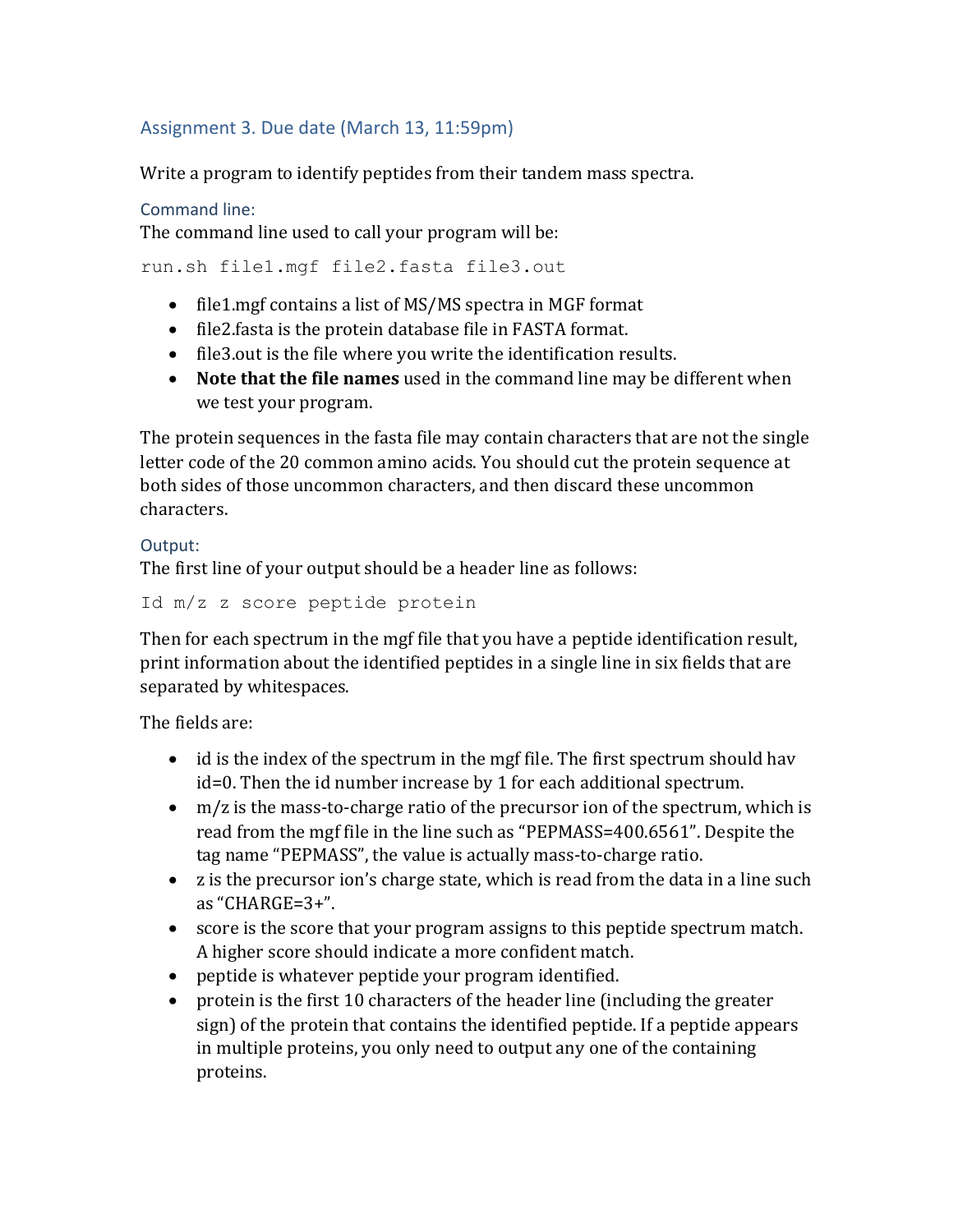If a spectrum does not find a matching peptide, do not print anything. The spectrum is simply discarded.

Importantly, you should ensure that the lines are sorted according to the descending order of the scores (highest score in the first line).

### Test:

The data files we use to test your program will be different to the sample files provided with the assignment. However, the formats will be very similar. So, any reasonable efforts in your program to read the sample files should read the test files correctly. 

We will use the target-decoy method to evaluate the performance of your program More specifically, the fasta file we test your program will contain both correct (target) and random (decoy) proteins.

After searching with your program, the FDR of the first  $n$  lines of your output is calculated as

$$
FDR(n) = \frac{\text{# of decay matches in first } n \text{ lines}}{\text{# of target matches in first } n \text{ lines}}
$$

Then we will find the largest *n* such that  $FDR(n) \leq 1\%$ . This value of *n* is the number of identifications you made at 1% FDR; and will be used to grade your program.

We expect your program to finish in reasonable amount of time. For example, using the sample files we provide with the assignment, your program should finish within seconds (no more than one minute) on a desktop PC. As long as the speed is within this range, your marks will be primarily based on the number of identifications made at 1% FDR.

## More specifications:

## **Overall procedure:**

- 1. For each spectrum, you calculate the mass of the peptide by mz  $\times$  z  $1.0073 \times z$ . Here mz is the mass to charge ratio of the precursor and z is the charge state of the precursor. The  $-1.0073 \times z$  in the formula is to subtract the mass of the extra protons due to the charge.
- 2. Each protein can be digested with trypsin rule: after R or K, and not before P. Although most of the peptides are fully tryptic  $-$  meaning that their cutting respects the trypsin rule, there are some peptides that may not respect the trypsin rule. You can decide on your own whether you want to include them. Including those peptides will increase running time, but does not automatically increase your FDR performance due to possibly increased false positives if your scoring function is not good enough.
- 3. For each peptide, the peptide mass is calculated as the total residue mass  $+18.0105$ . The  $+18.0105$  is because of the extra water on the peptide.